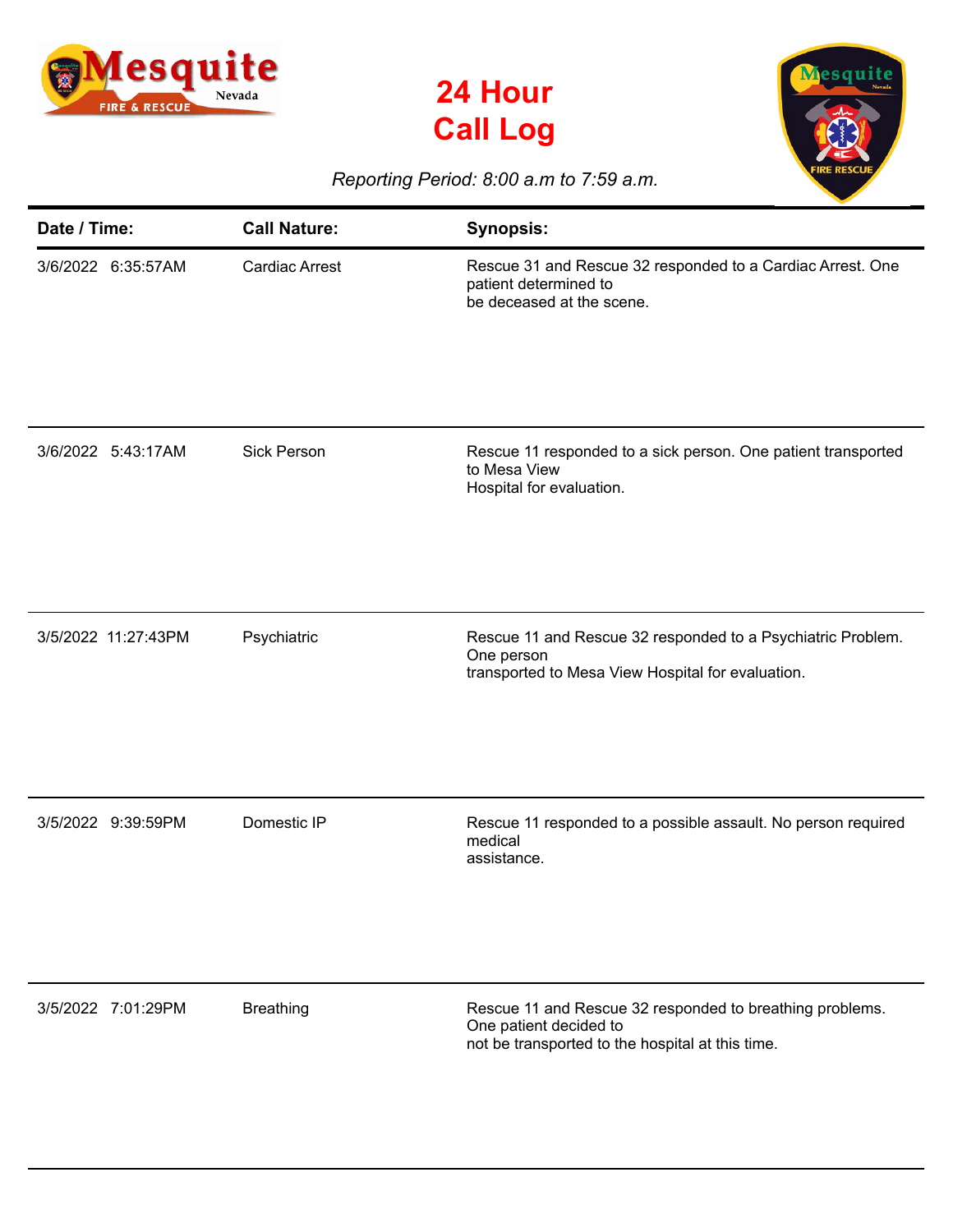| Date / Time:        | <b>Call Nature:</b>   | <b>Synopsis:</b>                                                                                                    |
|---------------------|-----------------------|---------------------------------------------------------------------------------------------------------------------|
| 3/5/2022 6:14:01PM  | <b>Cardiac Arrest</b> | Rescue 11 and Rescue 32 responded to a Cardiac Arrest. One<br>person was determined<br>to be deceased at the scene. |
|                     |                       |                                                                                                                     |
| 3/5/2022 3:51:29PM  | Unknown Problem       | Rescue 31 responded to an unknown problem. Cancel per PD<br>prior to arrival.                                       |
| 3/5/2022 3:29:57PM  | <b>Chest Pain</b>     | Rescue 31 responded to chest pain. One person chose not to<br>be transported to the<br>hospital at this time.       |
| 3/5/2022 3:28:13PM  | <b>Sick Person</b>    | Rescue 11 responded to a sick person. One person chose not<br>to be transported to<br>the hospital at this time.    |
| 3/5/2022 3:18:49PM  | Falls                 | Rescue 31 responded to a fall. One person refused all care and<br>evaluation.                                       |
| 3/5/2022 12:25:09PM | Sick Person           | Rescue 31 responded to a sick person. One person transported<br>to Mesa View<br>Hospital for evaluation.            |